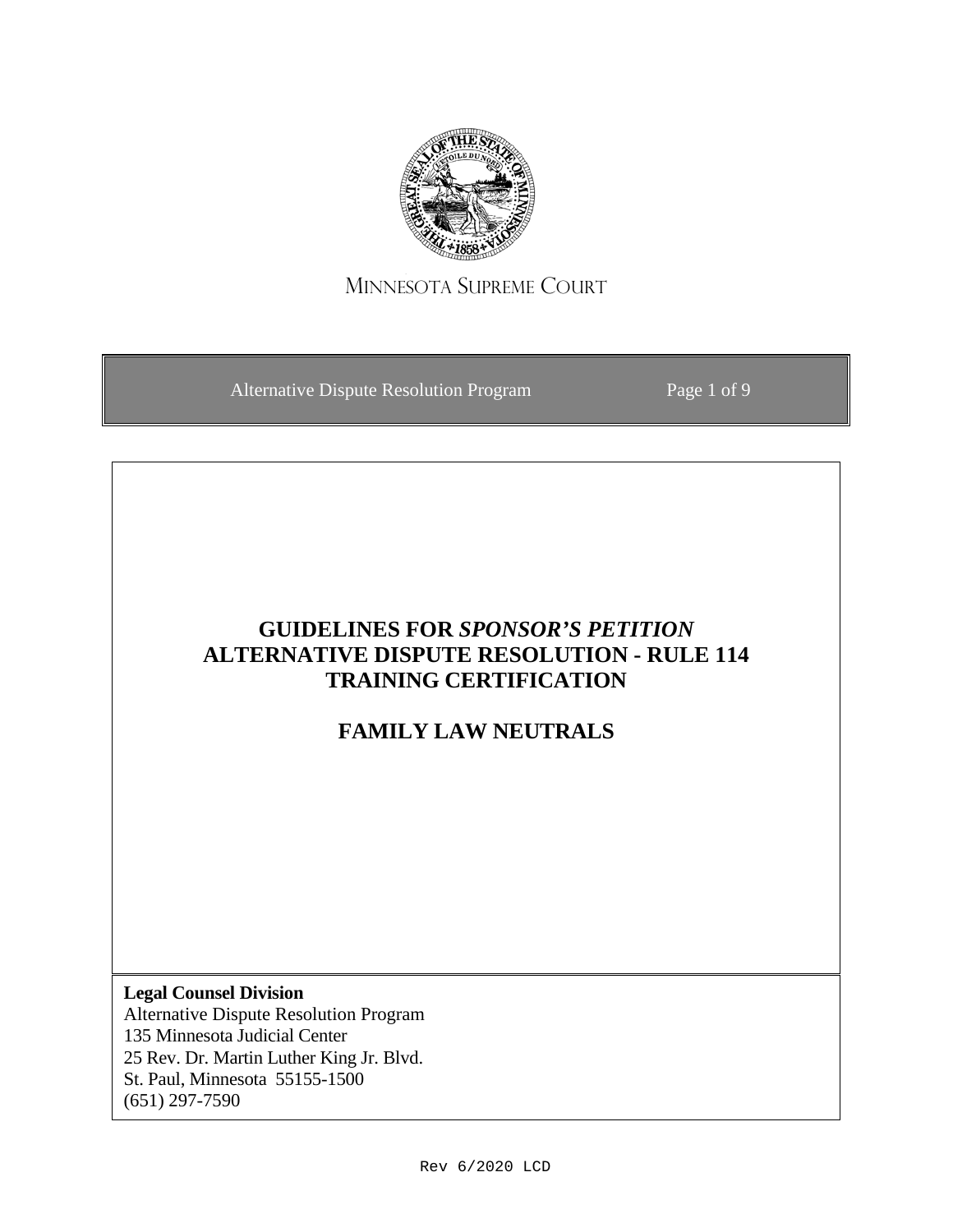Under the Minnesota Rules of General Practice only those individuals who meet the training requirements in Rule 114.13 shall be listed on the roster of qualified neutrals. The State Court Administrator (SCA), through the Legal Counsel Division (LCD), certifies training programs which meet the training criteria. Any sponsor (agency, organization, or person) who provides training may seek course certification. A list of certified training programs is maintained by LCD.

### **APPLICATION REQUIREMENTS**

- 1. Application for training approval shall be submitted on petition forms available from LCD. The petitions must be received at least 30 days prior to the scheduled training date(s).
- 2. Training certification is based on Rule 114.13 of the Rules of General Practice.
- 3. The number of hours-certified are based on each contact hour of training. A contact hour shall consist of no less than a sixty-minute class session. The number of hours certified will not included time spent on meals, breaks, homework assignments, or unrelated activities.
- 4. Training for family law facilitative/hybrid processes and domestic abuse issues should emphasize *experiential learning*. Certified facilitative/hybrid processes training shall consist of at least forty-percent role-play and simulations. The use of simulations and/or role-playing must be used when training about domestic abuse screening.
- 5. Certification will not be granted for courses consisting solely of television viewing, correspondence work, or self-study. Video, motion picture, or sound tape presentations will not be certified unless a qualified instructor is present to discuss the content and answer questions.

## **FACULTY REQUIREMENTS**

- 1. Instructors shall possess professionally recognized training and experience in the assigned subject area.
- 2. Instructors shall be familiar with the alternative dispute resolution methods and all laws and rules pertaining to any of these methods.
- 3. Instructors shall provide a suitable learning environment and assist students and answer questions related to the training.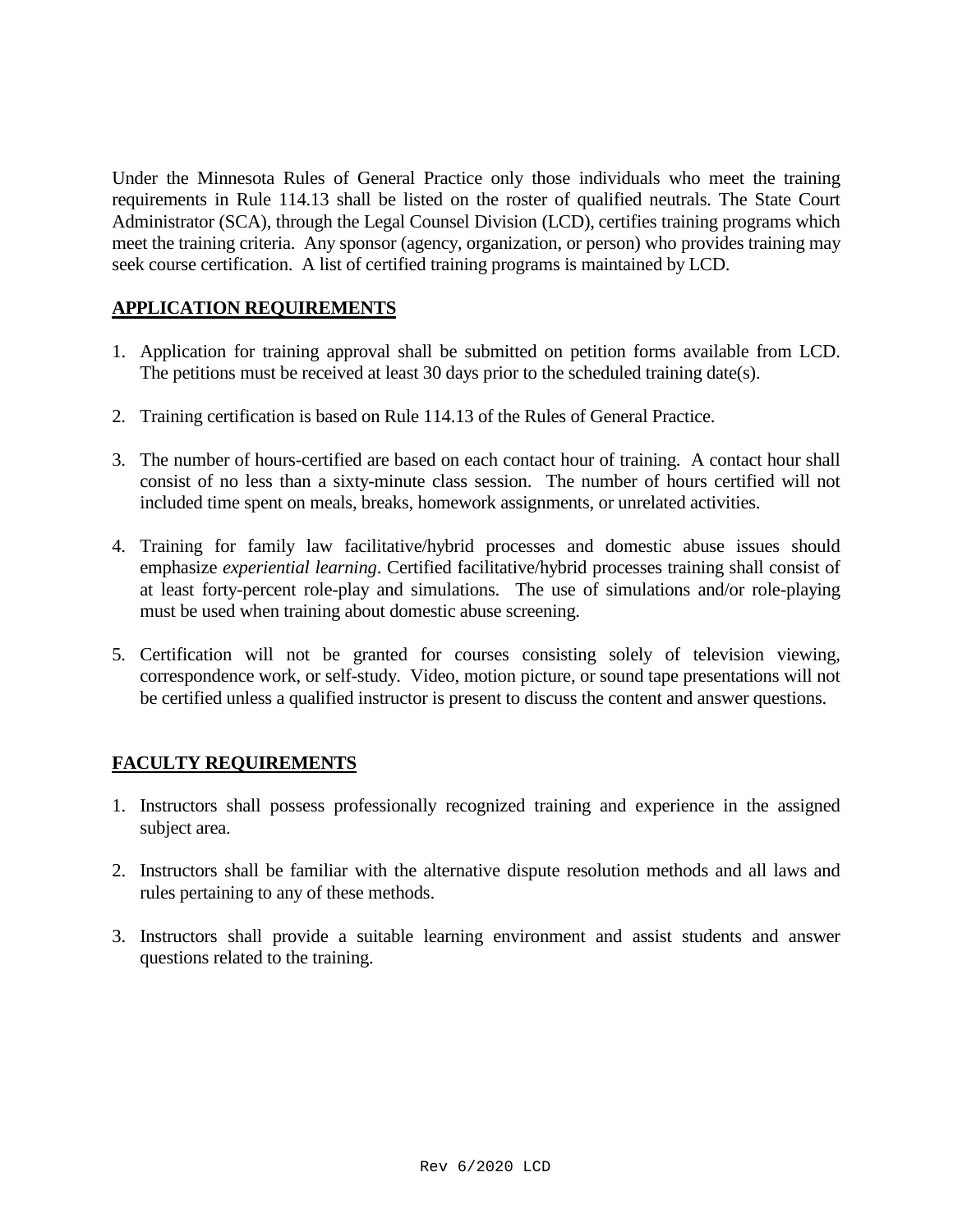### **COORDINATOR REQUIREMENTS**

- 1. The sponsor shall designate a **coordinator** who is responsible for supervising the training and assuring compliance with the statutes and rules governing alternative dispute resolution methods.
- 2. The coordinator shall notify the LCD of the date and location of each subsequent presentation of a certified training. Any change in faculty or course content must also be noted.

## **FACILITIES**

1. In-person trainings shall be conducted in a comfortable classroom or other facility, which provides space and equipment appropriate for the learning activities.

## **ADVERTISING**

- 1. Courses must be certified in writing by the Legal Counsel Division in order to be advertised as *certified alternative dispute resolution training.*
- 2. A sponsor may make a written request to use the term "certification pending" if a petition has been made to the Legal Counsel Division. Permission must be granted prior to using the term "certification pending"
- 3. When a sponsor receives written notice from the Legal Counsel Division, advertising may include the statement "This training has been certified for \_\_ hours of alternative dispute resolution training by the State Court Administrator (SCA)"

### **FAILURE TO COMPLY**

1. Failure to comply with these guidelines will result in loss of certification of the training until full compliance with all requirements has been met.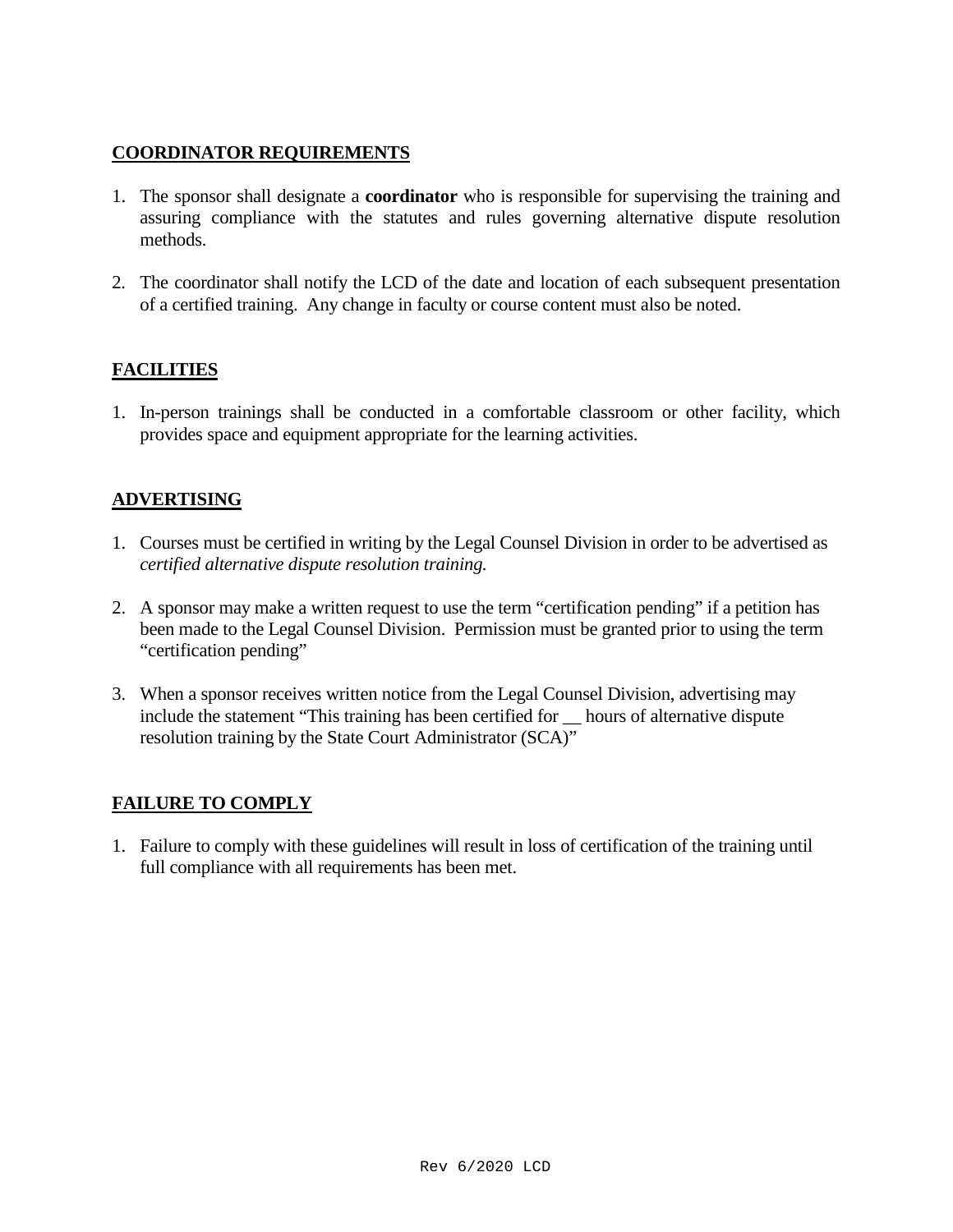#### MINNESOTA JUDICIAL BRANCH **Tiff**

# SPONSOR'S PETITION ALTERNATIVE DISPUTE RESOLUTION - RULE 114

#### FAMILY LAW NEUTRALS TRAINING CERTIFICATION

## **TRAINING INFORMATION**

| Fax:                         |
|------------------------------|
| $C_{\ell}$ 1<br>$\mathbf{1}$ |
|                              |

 $\Box$  I agree to receive a signed, scanned, copy of the approval.

### **FOCUS OF THE TRAINING**

Training will fulfill Rule 114 requirements for:

- $\Box$  Family Law Facilitative/Hybrid and Domestic Abuse Issues Training
- Family Law Facilitative/Hybrid Training **only**. Domestic Abuse Issues Training is **not** included.
- $\Box$  Family Law Adjudicative Processes Training
- $\Box$  Family Law Evaluative Neutrals Training
- $\square$  Domestic Abuse Issues Training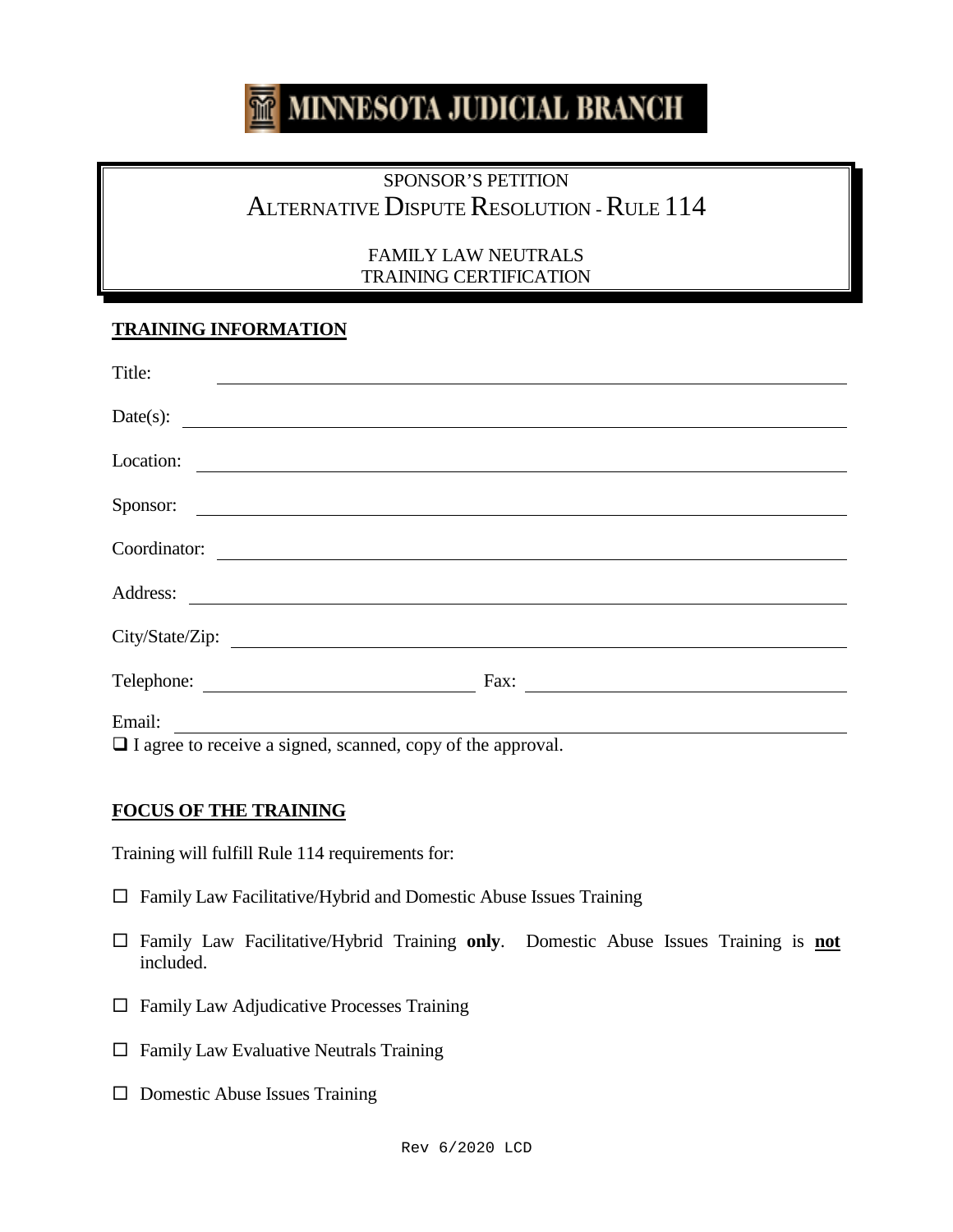#### **TRAINING FOR FAMILY LAW FACILITATIVE PROCESSES**

- 1. Indicate *by name* the segments of the training agenda that deal with each of the following topics.
	- a) Four hours of conflict resolution theory.
	- b) Four hours of psychological issues relative to separation and divorce, and family dynamics.
	- c) Four hours of psychological issues and needs of children in divorce.
	- d) Six hours of family law including custody and visitation, support, asset distribution and evaluation, and taxation as it relates to divorce.
	- e) Five hours of family economics.
	- f) Two hours of ethics, including: (i) the role of mediators and parties' attorneys in the facilitative process; (ii) the prohibition against mediators dispensing legal advice; (iii) a party's right of termination.
- 2. Total number of instruction hours (60 minutes of instruction 1 credit hour)
- 3. \_\_\_\_\_\_\_\_\_\_ Number of hours of role-playing and simulations (16 hour minimum)

(*Please complete the Domestic Abuse Issues Training section if you intend for the training to fulfill the Rule 114 Domestic Abuse Training requirement.)*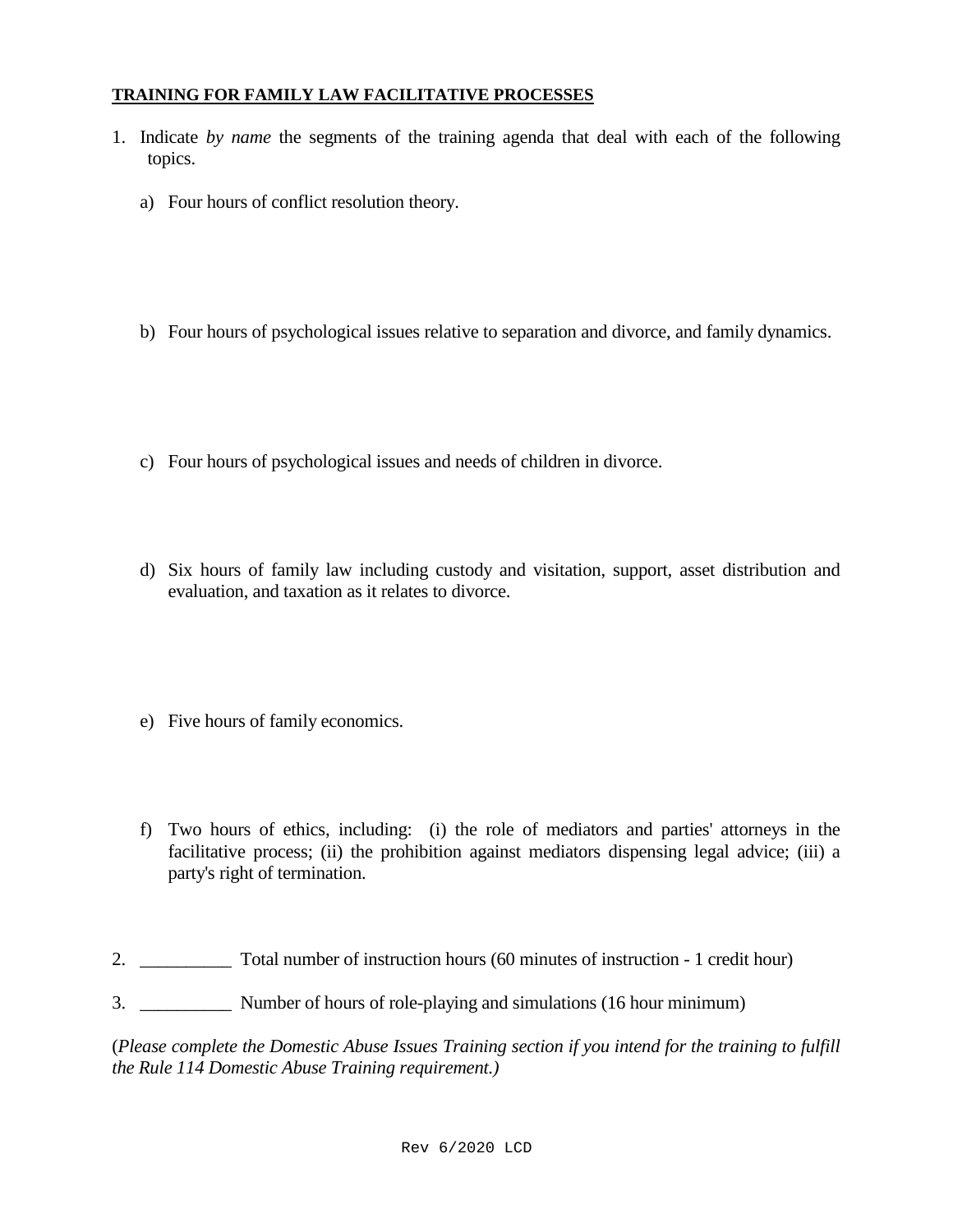### **TRAINING FOR FAMILY LAW ADJUDICATIVE PROCESSES**

- 1. Indicate *by name* the segments of the training agenda that deal with each of the following topics.
	- a) Pre-hearing communications among parties and between the parties and neutral(s).
	- b) Components of the family court hearing process including evidence, presentation of the case, witness, exhibits, and objectives, awards, dismissals, and vacation of awards.
	- c) Settlement techniques.
	- d) Rules, statutes, and practices covering arbitration in the trial court system, including Minnesota Supreme Court ADR rules, special rules of court and applicable state and federal statutes.

2. \_\_\_\_\_\_\_\_\_\_ Total number of instruction hours (60 minutes of instruction - 1 credit hour)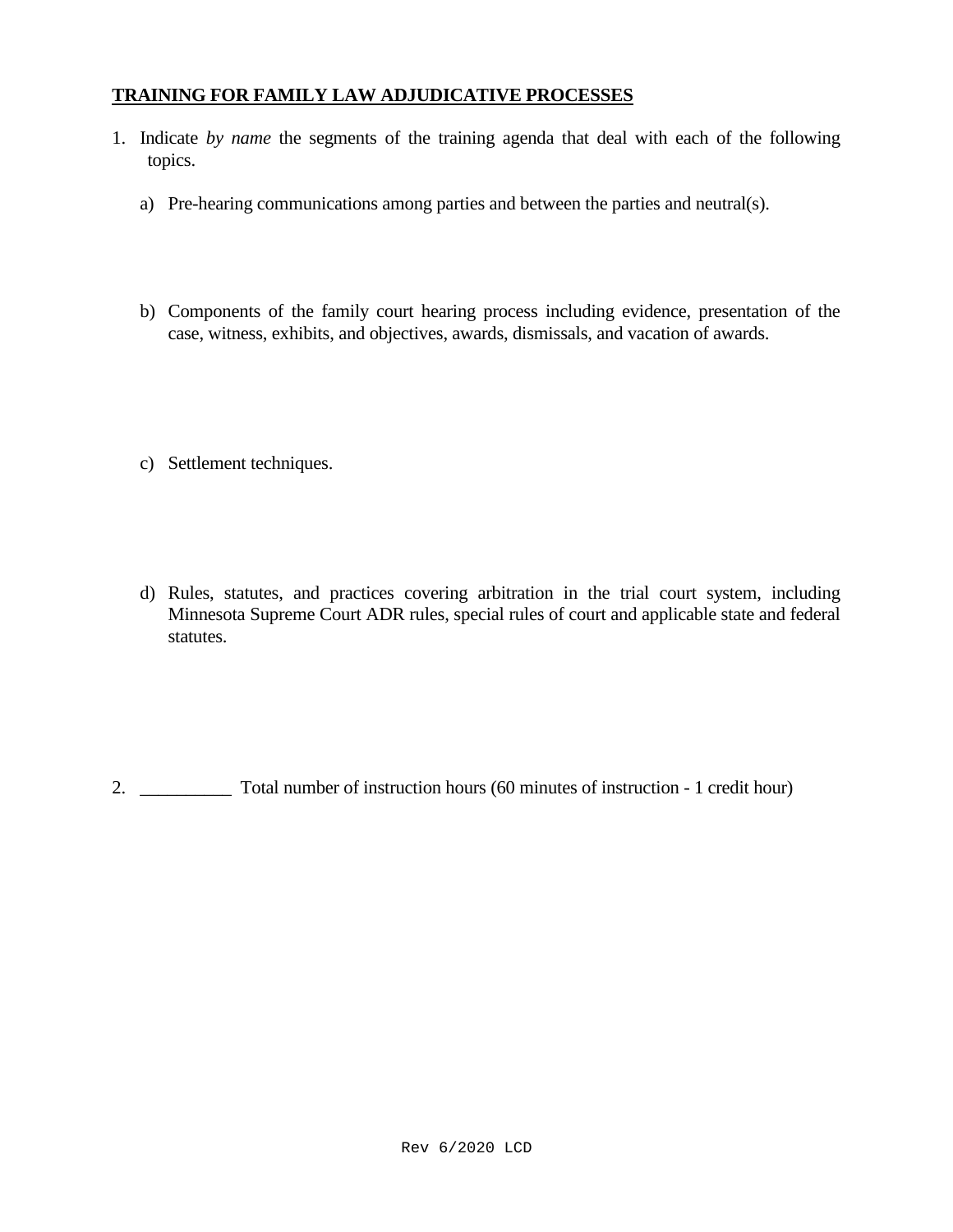## **TRAINING FOR FAMILY LAW EVALUATIVE NEUTRALS**

- 1. Indicate *by name* the segments of the training agenda that deal with the following topic.
	- a) Management of presentations made during evaluative processes.
- 2. \_\_\_\_\_\_\_\_\_\_ Total number of instruction hours (60 minutes of instruction 1 credit hour)

### **DOMESTIC ABUSE ISSUES TRAINING FAMILY LAW FACILITATIVE, ADJUDICA-TIVE AND EVALUATIVE PROCESSES**

- 1. Indicate by name the segments of the training agenda that deal with each of the following topics.
	- a) 2 hours about domestic abuse in general, including definition of battery and types of power imbalance.
	- b) 3 hours on domestic abuse screening (this section must demonstrate participants are involved in simulation and role-playing involving ADR processes).

c) 1 hour of legal issues relative to domestic abuse cases.

- 2. Total number of instruction hours (60 minutes of instruction 1 credit hour)
- 3. \_\_\_\_\_\_\_\_\_\_ Number of hours of role-playing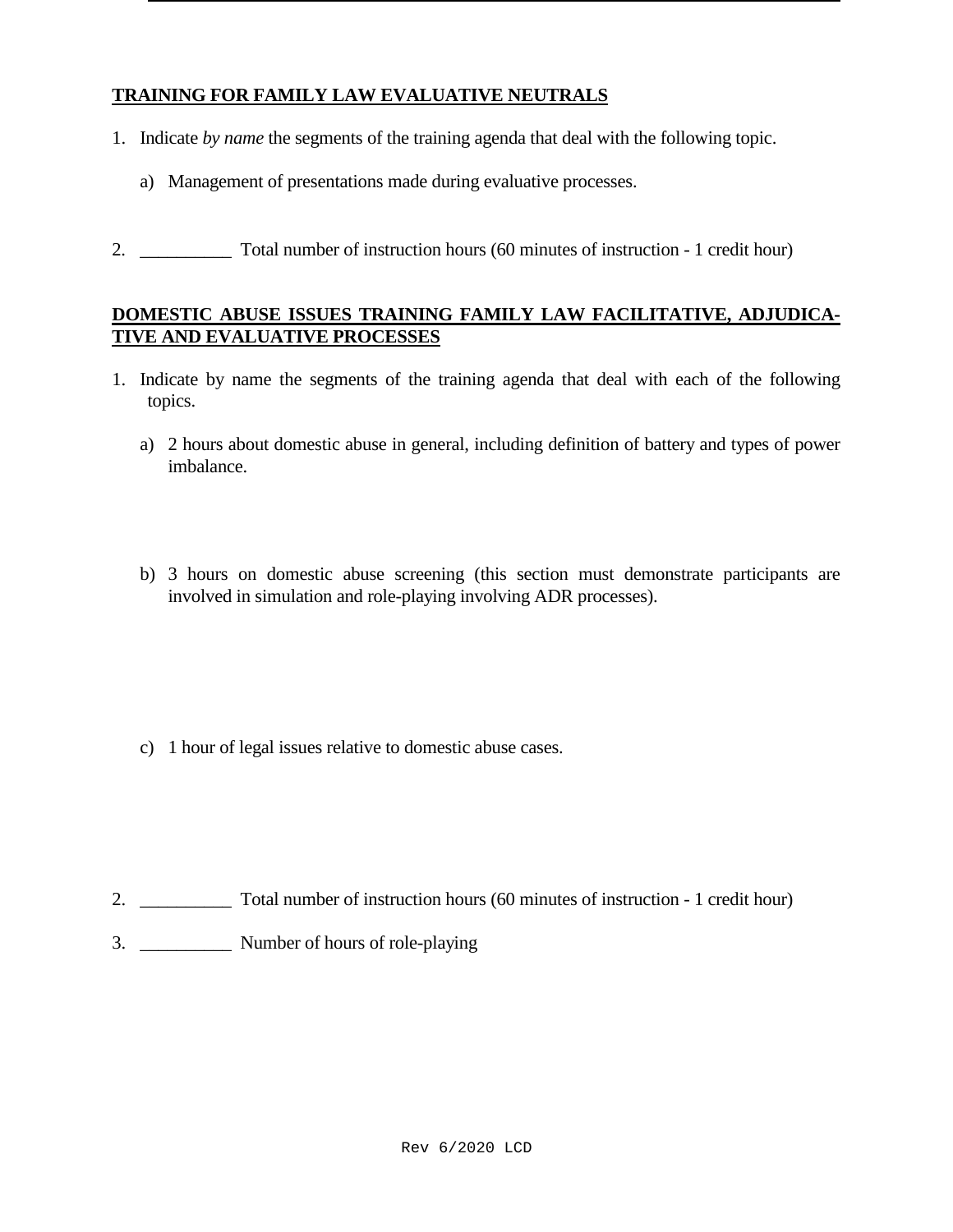## **FACULTY/SPEAKERS**

Please provide: (1) name, (2) title, (3) area of expertise for this course, and (4) applicable experience. Attach supplemental sheet(s) if necessary.

| $\frac{1}{2}$ .             |
|-----------------------------|
| 2. $\overline{\phantom{a}}$ |
|                             |
| $\frac{3}{2}$               |
| $\frac{4}{2}$               |
| 1.                          |
| 2. $\qquad \qquad$          |
| $\frac{3}{2}$               |
| 4. $\qquad \qquad$          |
|                             |
| 1. $\overline{\phantom{a}}$ |
| 2. $\qquad \qquad$          |
| $\overline{\mathbf{3}}$ .   |
| 4.                          |

#### **TRAINING OUTLINE**

Include a training agenda/brochure with this completed form. A training agenda should indicate the time allocations and subject matter of each segment of the training.

### **EVALUATION FORMS**

\_\_\_Participant critique submitted at end of session

\_\_\_Survey to be sent out after program

\_\_\_Other (Specify)